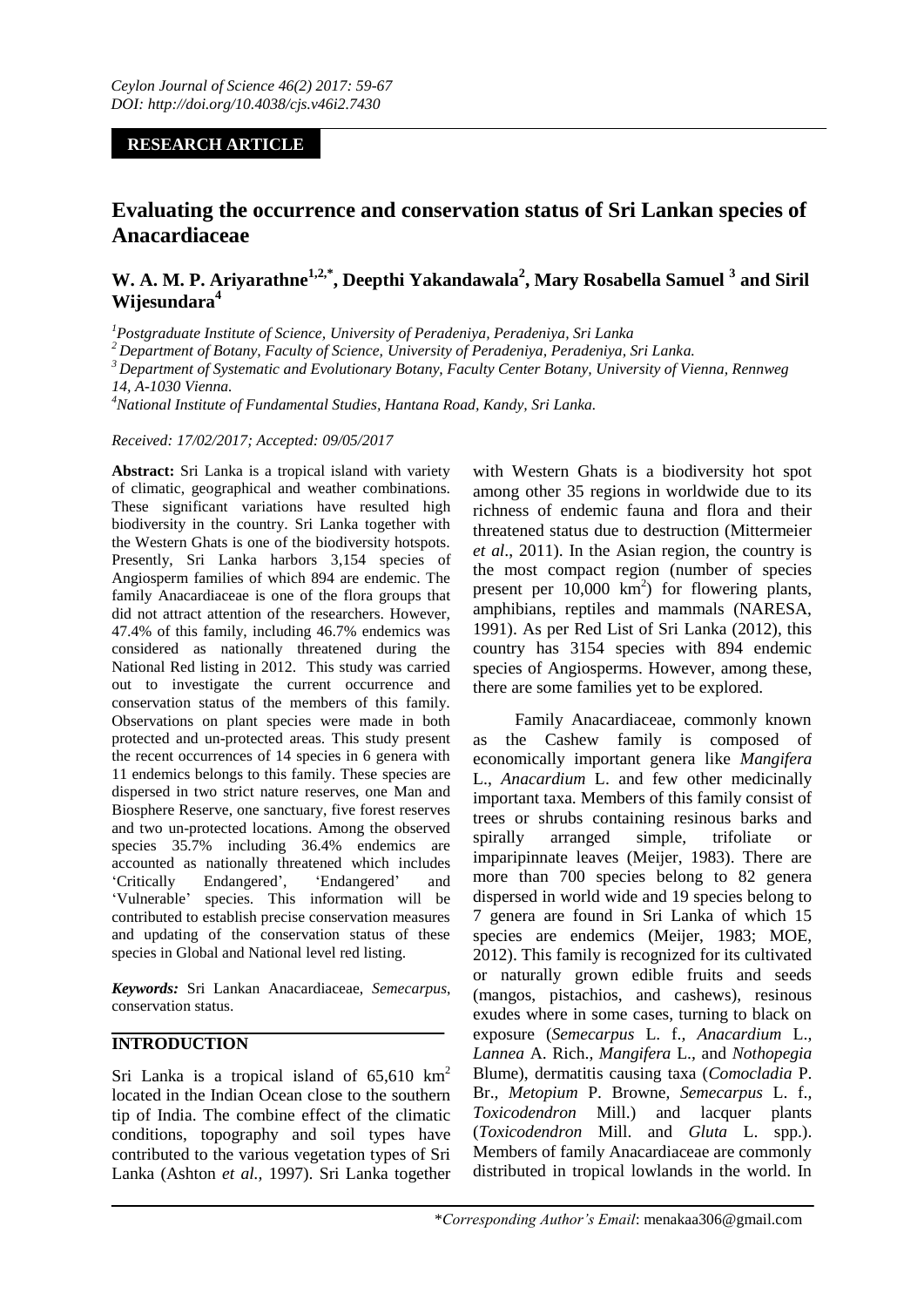Sri Lanka, members of this family are dispersed in all climatic zones except in arid zone. The genus *Semecarpus* L. f. is widely spread in the wet zone and some species are even spread out in to the intermediate zone. *Spondias pinnata* (L.f.) Kurz and *Lannea coromandelica* (Houtt.) Merr. have shown vast dispersion in Indo-Malesian area while genus *Buchanania* Spreng. and genus *Nothopegia* Blume, have one species in India as well as in Sri Lanka (Ashton *et al*., 1997; Meijer, 1983).

Members of this family in other countries have been investigated for their occurrence (Tien-lu, 1980; Swaminath, 2000; Yi *et al.,*2004; Wang, 2014), chemical composition and their applications (Garcia *et al.*, 1999; Ippen, 1982; Benzi, 2009; Makom, 2010; Ojewole, 2005; Ameyapoh, 2010; Al Sayed, 2010; Murray, 2009; Descamps, 2011) and as well as for their molecular data (Wang *et al*., 2014; Miller *et al.*, 2001, Pell, 2004; Yi, 2008). However, in Sri Lanka, members of this family have been studied for their ecological contributions (Weerakkody, and Parkinson, 2006; Gunatilleke, *et al.*, 2005; Jayasekara, *et al.*, 2003; Ganashan, 1996; Gunatilleke and Gunatilleke, 1991; De Zoysa, *et al.*, 1988; Jayasekera, 1992) and medicinal values (Kankanamalage, *et al.*, 2014).

There are 7 main categories of protected areas in the world established by the IUCN protected areas categories (Dudley, 2008). According to the published statistics of the Department of Wildlife Conservation (DWLC) Sri Lanka, there are three Strict Nature Reserves (SNR), 22 National Parks (NP), 64 Sanctuaries, and five Nature Reserves (NR), that are managed by them (Performance report, 2011). In addition, Forest Department of Sri Lanka governs two World Heritage Wilderness areas, two International Man and Biosphere (MAB) Reserves and a Conservation Forest. Based on the available statistics 13% of land surface of the country is protected by the law. However, still 43.9% of Angiosperms, 59.5% of Pteridophytes and 43% of vertebrates are listed under the nationally threatened categories (MOE, 2012).

As per the National Conservation Status (NCS) established by the National Red List 2012 of Sri Lanka, 47.4% of species belong to the family Anacardiaceae including 46.7% of endemics are considered as nationally threatened. Among these, 31.6% including 33.3% endemics are categorized as 'Vulnerable' (VU), 10.5% including 6.7% endemics are categorized as 'Endangered' (EN) and 5.3% including 6.7% endemics are categorized as 'Critically Endangered' (CR). Other than these species, 5.3% including 6.7% endemics are categorized as 'Near Threatened' (NT) and 42.1% including 40% of endemics are included in the category 'Least Concerned' (LC). *Mangifera pseudoindica* Kosterm. which is an endemic species, is categorized as 'Critically Endangered and Possibly Extinct' [CR(PE)].

However, these figures are based on herbarium material, available literature and other records and therefore the existence of these species are constantly altering in the context of clearing forests and other protected areas and as a result of scrutinized field based taxonomic studies from time to time. The present study was carried out in both inside and outside of the protected areas focusing on the current occurrence and conservation status of the species of the family Anacardiaceae. The information generated would serve as a valuable source of data for updating the current Red-data list and the Flora of Sri Lanka.

### **MATERIALS AND METHODS**

Information on the species belong to the family Anacardiaceae in Sri Lanka were extracted using available literature (Meijer, 1983; MOE, 2012; Senaratna, 2001) and observing herbarium specimens deposited at the National Herbarium, Peradeniya. Field visits were carried out from November, 2013 to March, 2016 in order to collect and make observations on the recorded members of the family. The visited sites are shown in Figure 1, including two strict nature reserves (Ritigala SNR and Hakgala SNR), one Man and Biosphere reserve (Kanneliya MAB reserve), one forest sanctuary (Adam's Peak), five forest reserves (Sinharaja FR, Riverston FR, Kalupahana FR, Hantane FR and Kithulgala Makandawa FR) and two outside locations (Mawathagama and Anuradhapura). Specimens were collected to prepare herbarium specimens and the locations were recorded using Global Positioning System (GPS) data points with details of latitude, longitude and elevation.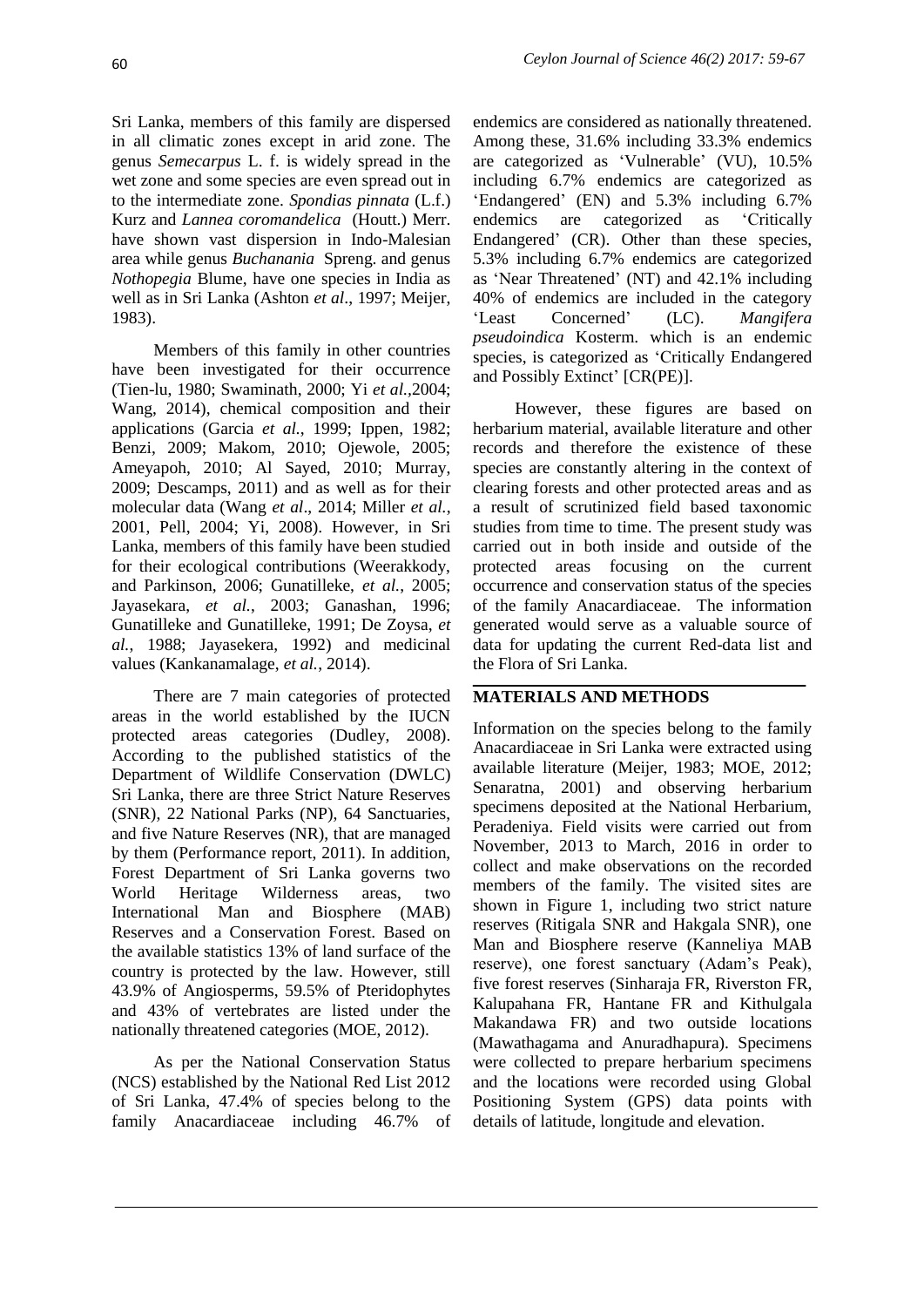

**Figure 1**: The map of Sri Lanka showing the locations of the visited sites during the study period.

Identification of the specimens was done using voucher specimens deposited at the National Herbarium, Peradeniya (PDA). The collected data were analyzed based on the species richness in each site and recorded NCS according to MOE, 2012.

## **RESULTS**

The observations were made in two SNRs (Ritigala SNR and Hakgala SNR), Kanneliya MAB reserve, Adam's peak sanctuary and five FRs (Kithulgala FR, Sinharaja FR, Riverston FR, Kalupahana FR and Hantane FR). The study recorded 14 (73.7%) species in 6 genera (85%) including 11 (73.3%) endemics belonging to the family Anacardiaceae. Observations were made in 11 sites and the data given in the Table 1 and Figure 2 shows the four species belonging to three genera of the Family Anacardiaceae. Comparative species richness of the each

observed site including the recoded endemics are given in the figure 3.

Kanneliya International MAB reserve in Galle district is harboring 8 species which is 61.5% of total observed species and all these species are endemic to the country. Sinharaja FR and Ritigala SNR also recorded 3 species in each site where all the species in Sinharaja are endemics while only 2 endemic Anacardiaceae species were recorded in Ritigala. Hantane, Riverston, Kithulgala and Kalupahana FRs harbor 2 species in each and both species in latter 2 sites were endemics while the first 2 sites, Hakgala SNR and Mawathagama sites had one endemic species in each.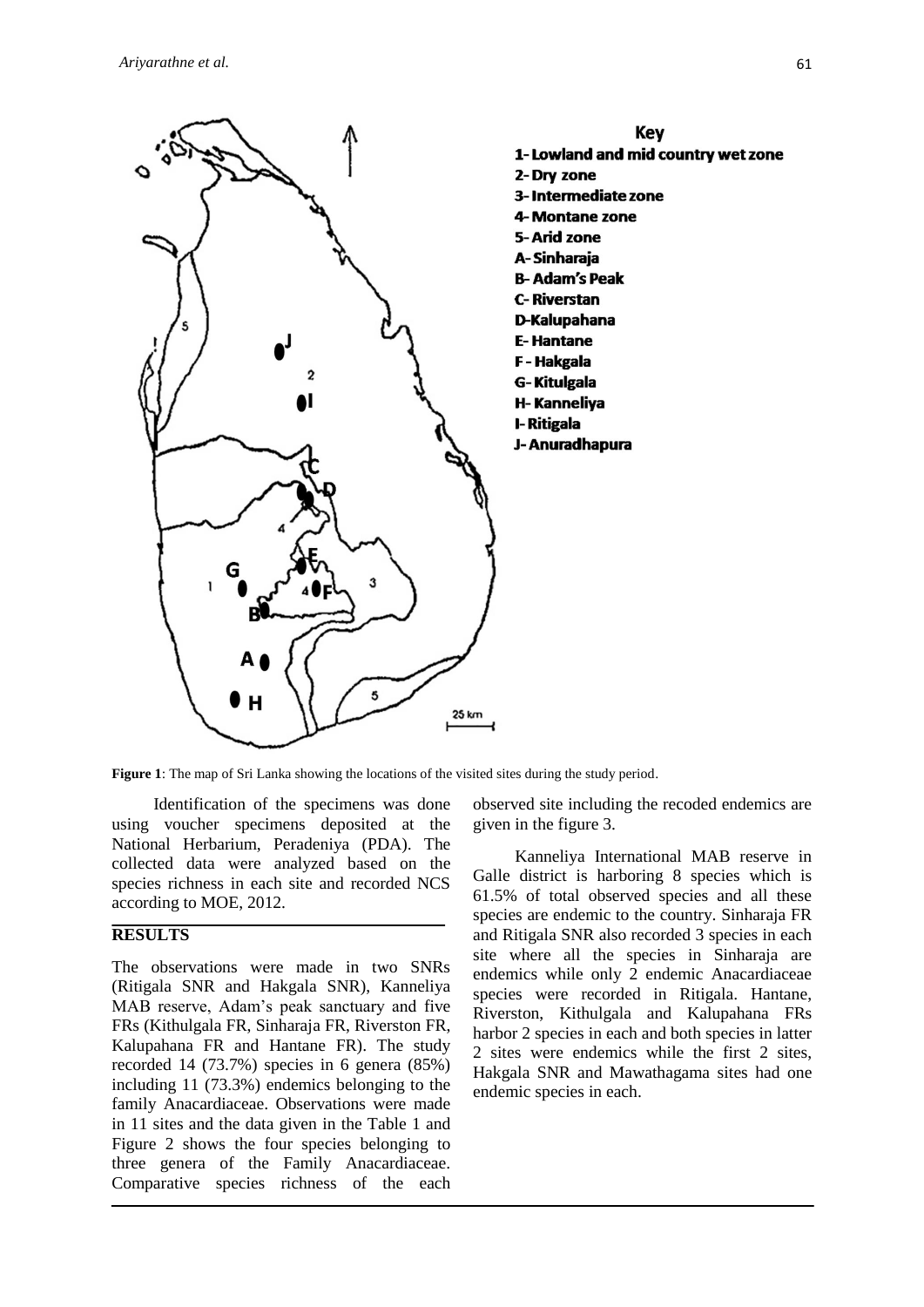Table 1: Occurrences of different Anacardiaceae species encountered during the study. Endemics are indicated by an '\*'

|                                                          | Kanneliya                | Sinharaja | Ritigala | Riverston Hantane |   | Hakgala | Kithulgala | Kalupahana | Mawathagama | Adam's | Anuradhapura |
|----------------------------------------------------------|--------------------------|-----------|----------|-------------------|---|---------|------------|------------|-------------|--------|--------------|
| Location                                                 |                          |           |          |                   |   |         |            |            |             | Peak   |              |
| Species                                                  |                          |           |          |                   |   |         |            |            |             |        |              |
| *Campnosperma zeylanicum Thw.<br>[Figure $1(A)$ ]        |                          |           |          |                   |   |         |            |            |             |        |              |
| Lannea coromandelica (Houtt.) Merr.                      |                          |           | ✔        |                   |   |         |            |            |             |        |              |
| *Mangifera zeylanica (Blume) Hook.f.<br>[Figure $1(B)$ ] |                          |           | ✓        |                   |   |         |            |            |             |        |              |
| Nothopegia beddomei Gamble                               |                          |           | ✔        | ✔                 | ✔ |         |            |            |             |        |              |
| *Semecarpus coriacea Thw.                                |                          |           |          |                   |   | ✔       |            |            |             |        |              |
| *Semecarpus gardneri Thw.                                | $\checkmark$             |           |          |                   |   |         |            |            |             |        |              |
| *Semecarpus marginata Thw.<br>[Figure $1(C)$ ]           |                          | ✔         |          |                   |   |         |            | ✔          |             |        |              |
| *Semecarpus moonii Thw.                                  | $\overline{\phantom{a}}$ |           |          |                   |   |         |            |            |             |        |              |
| *Semecarpus nigro-viridis Thw.<br>[Figure $1(D)$ ]       |                          |           |          | ✔                 | ✔ |         |            | ✔          | ✔           |        |              |
| *Semecarpus obovata Moon                                 | ✓                        |           |          |                   |   |         |            |            |             |        |              |
| *Semecarpus parvifolia Thw.                              |                          |           |          |                   |   |         |            |            |             |        |              |
| *Semecarpus subpeltata Thw.                              |                          |           |          |                   |   |         |            |            |             |        |              |
| *Semecarpus walkeri Hook.f.                              |                          |           |          |                   |   |         | ✓          |            |             | ✔      |              |
| Spondias pinnata (L.f.) Kurz                             |                          |           |          |                   |   |         |            |            |             |        | ✓            |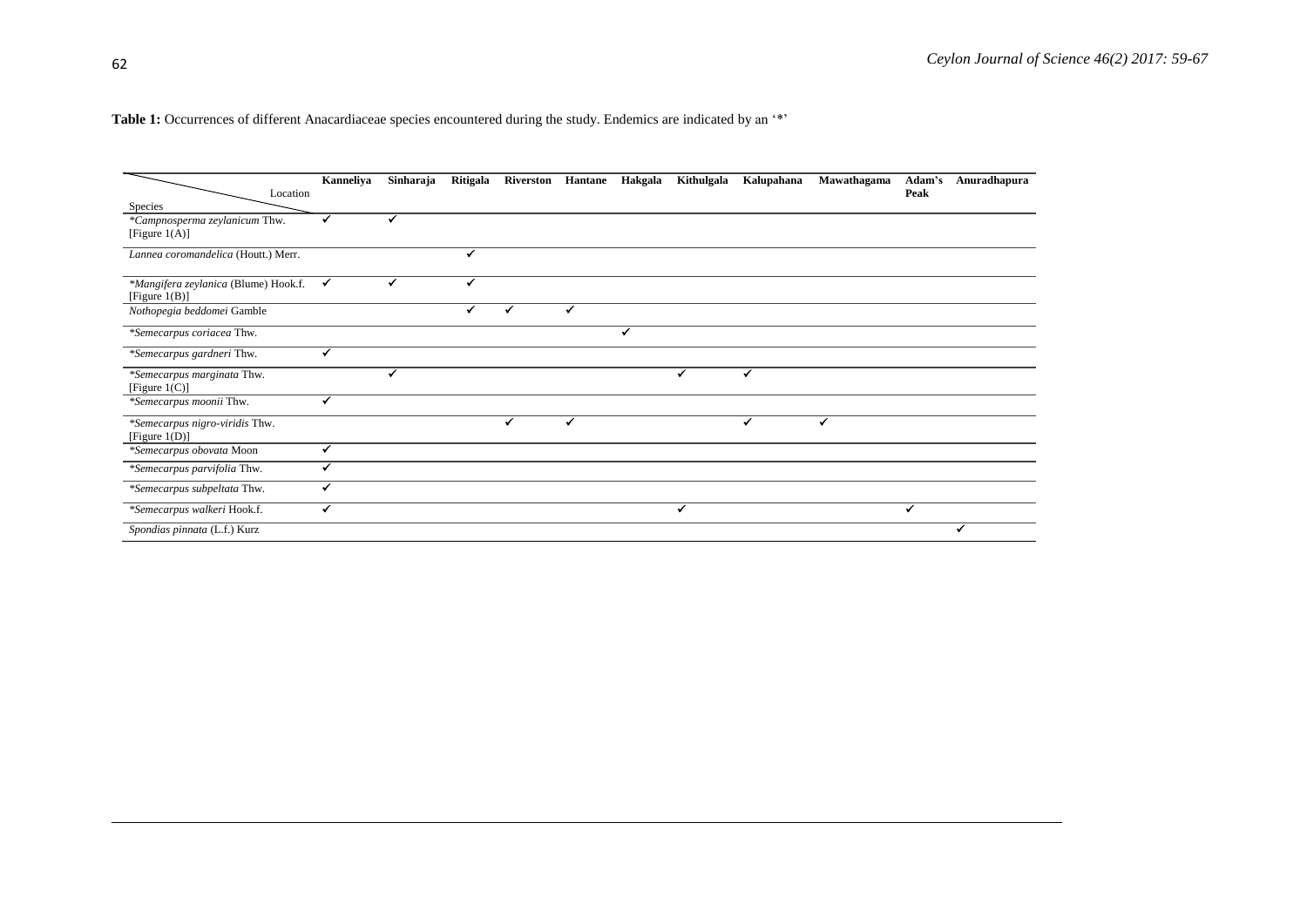

**Figure 2:** Fruits of **(**A**).** *Campnosperma zeylanicum* Thw. **(**B**).** *Mangifera zeylanica* (Blume) Hook.f. **(**C**).** *Semecarpus marginata* Thw. **(**D**).** *Semecarpus nigro-viridis* Thw.



**Figure 3:** Occurrence of species of the family Anacardiaceae recorded in different sites during the study period.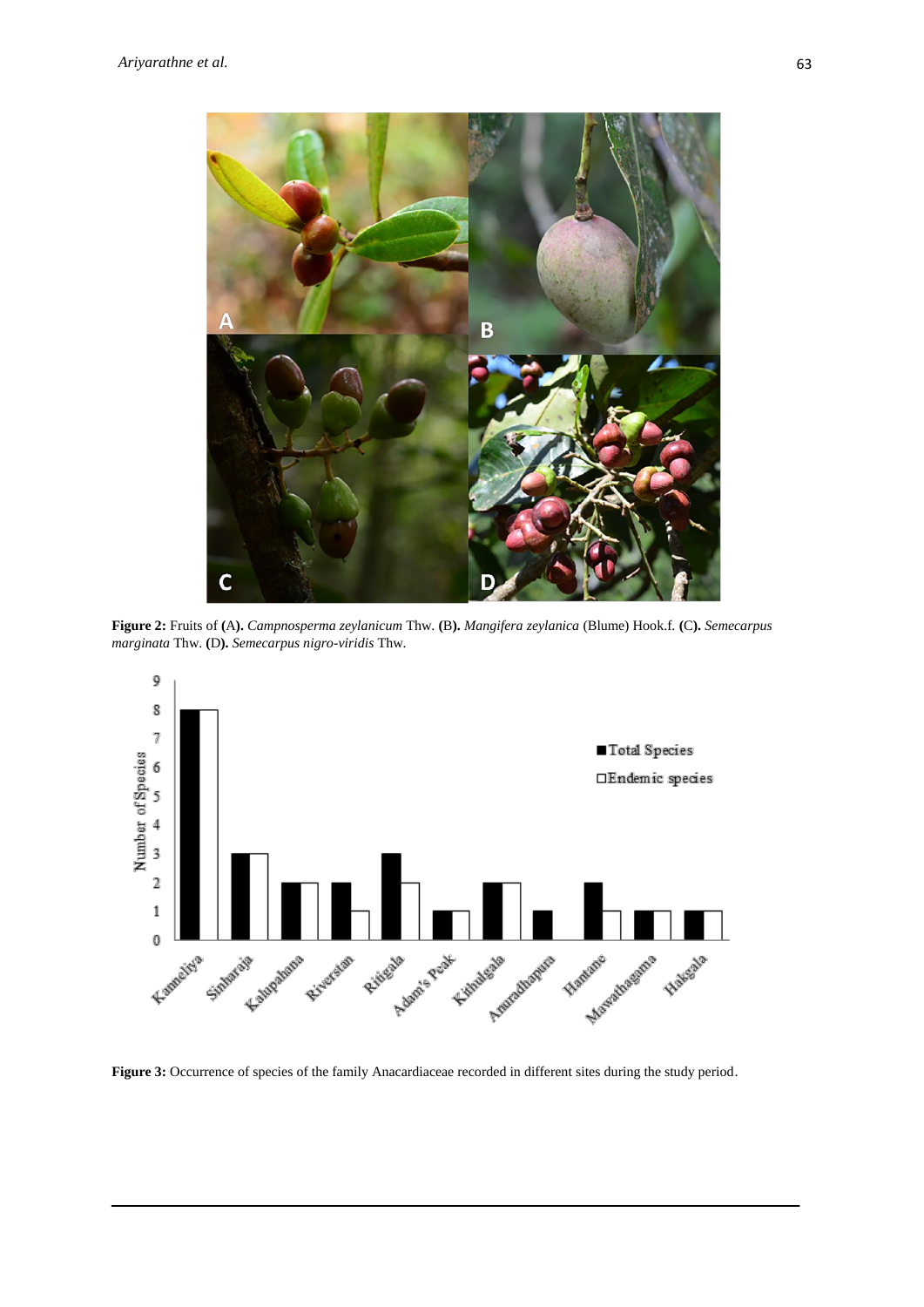### **DISCUSSION**

The most recent comprehensive taxonomic survey on the family Anacardiaceae was carried out by Meijer in 1983, for the Revised Handbook of the Flora of Ceylon, recording 21 species in 8 genera including 13 endemics. The last national Red List of Sri Lanka (2012) consists of 19 species with 15 endemics dispersed in 7 genera. This list has been prepared excluding 4 cultivated species (*Mangifera indica*, *Spondias dulcis*, *Spondias mombin* and *Anacardium occidentale*) and including 2 new species, *Semecarpus pseudo-emarginata* Kosterm. (Kostermans, 1982) and *Mangifera pseudoindica* Kosterm. (Kostermans and Bompard, 1993). Even though *S. pseudo-emarginata* (Kostermans, 1982) was established as a species in 1982, it was not mentioned by Meijer in 1983. The present study has recorded the occurrence of 14 species of the family Anacardiaceae including 11 endemics. The findings also record for 73.7% of documented species including 73.3% endemics. However, some species are not taken in to count in this taxonomic survey as these plants are considered as cultivated plants. Kanneliya MAB reserve was found to be the most Anacardiaceae rich site in the present study. In 1983, Meijer recorded 6 species; *C. zeylanicum*, *S. subpeltata*, *S. walkeri*, *S. gardneri*, *S. parvifolia* and *L. coromandelica* from Kanneliya. *Semecarpus walkeri* and *S. parvifolia*, *C. zeylanicum* were also recorded by Singhakumara (1996) from Kanneliya MAB reserve. The present study recorded 3 species *C. zeylanicum*, *M. zeylanica* and *S. marginata* from Sinharaja FR while Meijer in 1983 recorded 6 species (*C. zeylanicum*, *S. subpeltata*, *S. walkeri*, *S. gardneri*, *S. acuminate*, *S. nigro-viridis*) in Sinharaja FR. In 1988, De Zoysa *et al*., recorded 3 Anacardiaceae species, *N. beddomei*, *S. nigroviridis* and *S. marginata* from Sinharaja FR and Gunatilleke and Gunatilleke (1991) observed 10 species including *C. zeylanicum*, *M. zeylanica* and 8 *Semecarpus* species (*S. gardneri*, *S. marginata*, *S. nigro-viridis*, *S. ochracea*, *S. parvifolia*, *S. pubescens*, *S. subpeltata* and *S. walkeri*). Jayasekara *et al.*, (2003) recorded only *S. walkeri* and Gunatilleke *et al.*, in 2005 mentioned only *C. zeylanicum*. Three species, *L. coromandelica*, *N. beddomei* and *M. zeylanica* were observed from Ritigala SNR. In 1984, Jayasuriya recorded 2 species (*M. zeylanica* and *N. beddomei*) and *Spondias pinnata* was recorded by Meijer in 1983. The present study

also recorded 2 species from Kithulgala FR and the same species were recorded by Meijer in 1983. Among the study sites, two species (*S. marginata* and *S. nigro-viridis*) were recorded from Kalupahana FR. However, Meijer (1983) recorded *S. nigro-viridis* and *S. walkeri* from the Kalupahana FR. According to Meijer (1983) *Buchanania axillaris* and *M. zeylanica* were found in Hantane but during this study only *N. beddomei* and *S. nigro-viridis* were observed from Hantane. Medawatte *et al.*, (2011) recorded 5 species (*M. zeylanica*, *N. beddomei*, *S. gardneri*, *S. nigro-viridis*, *S. walkeri*) from the Morella forest fragment and *N. beddomei* and *S. nigro-viridis* have been observed by Skinner (2004) in Knuckles region*.* The present study recorded the same two species as Skinner (2004). In 1983, Meijer recorded 2 species (*S. marginata* and *S. walkeri*) from Adam's Peak Wilderness Sanctuary and DWC (2007) documented *M. zeylanica* and 2 unidentified *Semecarpus* species. This study states only one species *S. walkeri* from the Adam's Peak Wilderness. *Semecarpus coriacea* was observed from Hakgala SNR and the same species was recorded by Meijer (1983), Jayasekara (1992), Weerakkody and Parkinson  $(2006)$ .

Reasons for not observing previously recorded species during this survey could be due to degradation of forest habitats as a result of developmental activities and natural causes like landslides, wild fires and cyclones.

Following is the genus-wise enumeration of the observed species. The conservation status cited based on the National Red List 2012 of Sri Lanka (MOE, 2012).

### *Campnosperma* **Thw.**

*Campnosperma zeylanicum*, the endemic species found in this genus and is a LC species.

#### *Lannea* **A. Richard**

*Lannea coromandelica* is the only species belong to this genus found in Sri Lanka. This species is a LC species.

### *Mangifera* **L.**

This genus consists with 2 wild endemic species. *Mangifera zeylanica* was observed with fruits. This species is categorized as LC according to the National Conservation status (NCS) and Vulnerable (VU) as per Global Conservation Status (GCS).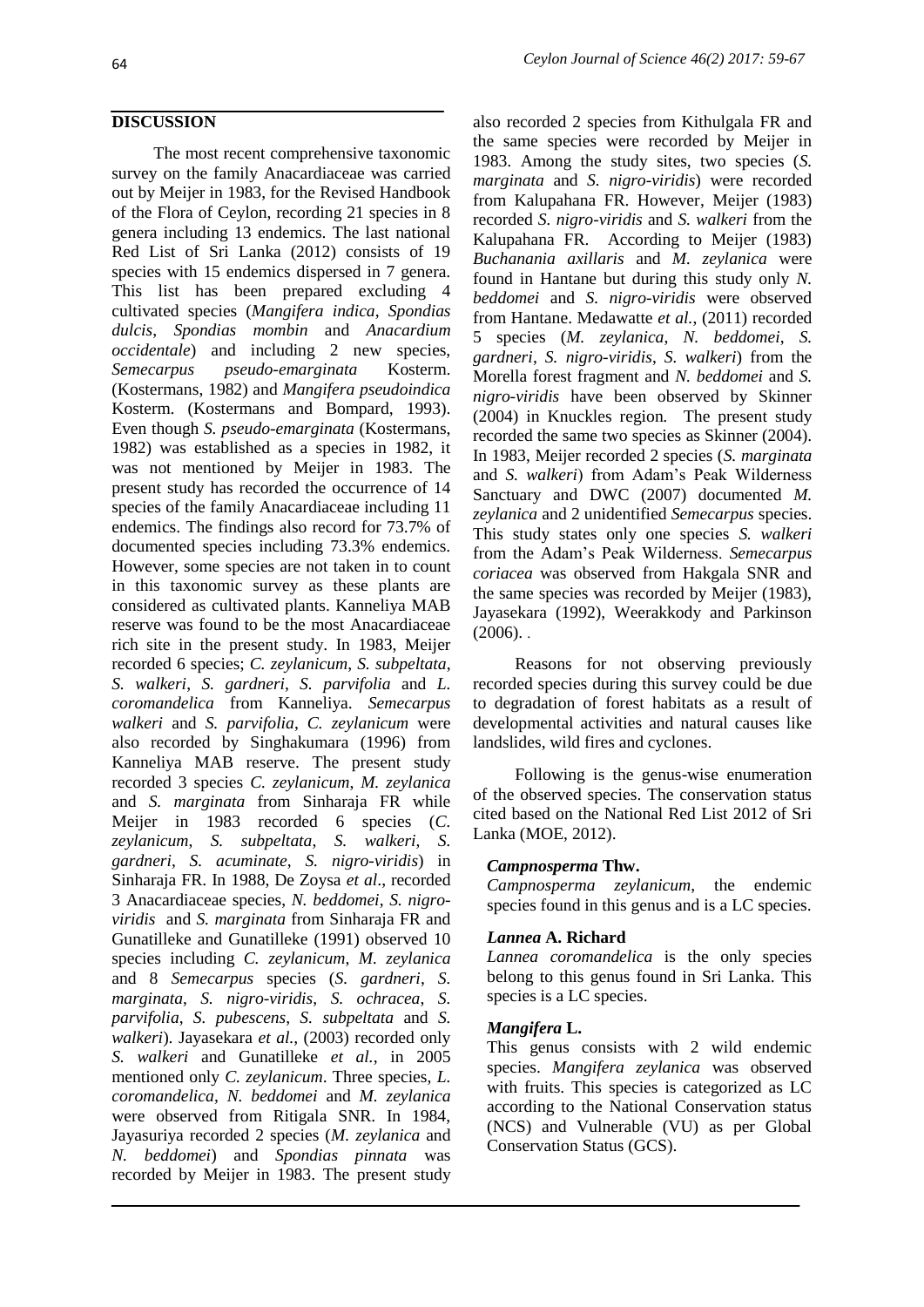

**Figure 4:** Categorization of species based on assigned National Conservation Statuses (LC = Least Concerned; NT = Near Threatened; VU= Vulnerable and EN= Endangered).

#### *Nothopegia* **Blume**

This genus composed of one species found in Sri Lanka and it is a LC species.

#### *Semecarpus* **L.f.**

The 12 species recorded in this genus are endemic to Sri Lanka and 9 species were observed in the present study. Among these, 4 species are LC (*S. gardneri*, *S. nigro-viridis*, *S. parvifolia*, *S. walkeri*), 3 species are VU (*S. coriacea*, *S. moonii*, *S. subpeltata*), a Near Threatened (NT) *S. marginata* and an Endangered (EN) *S. obovata*. All these species are stated as VU species as per GCS except *S. coriacea* which is an EN species.

#### *Spondias* **L.**

According to Meijer (1983), 3 species were listed under this genus as (*S. pinnata* (L. f.) Kurz, *S. dulcis* Sol. ex Parkinso and *S. mombin* L.) and the latter two are cultivated in foreign countries. This could be the reason for not considering of *S. dulcis* and *S. mombin*, during the last red listing process. *Spondias pinnata* was evaluated and established as a VU species.

The observed species are plotted based on the NCS (Figure 4).

Among the observed species, 7.1% including 9.1% endemics are in the EN category, 28.6% including 27.3% endemics are in the VU category, 7.1% including 9.1% of endemics are in the NT category and 57.1% including 54.5% of endemics are in the LC category.

In order to establish conservation measures for these natural resources, it is vital to understand their present status of occurrence. Therefore, it is crucial to carry out constant and precise field-focused taxonomic investigations on these species, where the data would be a valuable source of information in evaluating the richness in different areas as well as in updating information such as Red Data Book.

## **CONCLUSION**

This study records 14 species including 11 endemics in 6 genera belonging to the family Anacardiaceae. Gathered data will be used for revising the Flora of Sri Lanka and Red data listing and to establish the *Ex-situ* conservation measures to protect these species.

#### **REFERENCES**

- Al Sayed, E., Martiskainen, O., Sinkkonen, J., Pihiaja, K., Ayoub, N., Singab, A. E., and El-Azizi, M. (2010). Chemical composition and bioactivity of Pleiogynium timorense (Anacardiaceae). *Natural Product Communications* **5**(4): 545-550.
- Ameyapoh, Y., Leveau, J. Y., Karou, S. D., Bouix, M., Sossou, S. K., and De Souza, C. (2010). Vinegar production from Togolese local variety Mangovi of Mango *Mangifera indica* Linn.(Anacardiaceae). *Pakistan Journal of Biological Sciences: PJBS* **13**(3): 132-137.
- Ashton, M. S., Gunathilake, S., de Zoysa, N., Dassanayake, M. D., Gunatilleke, N. and Wijesundera, S. (1997). A Field Guide to the Common Trees and Shrubs of Sri Lanka. WHT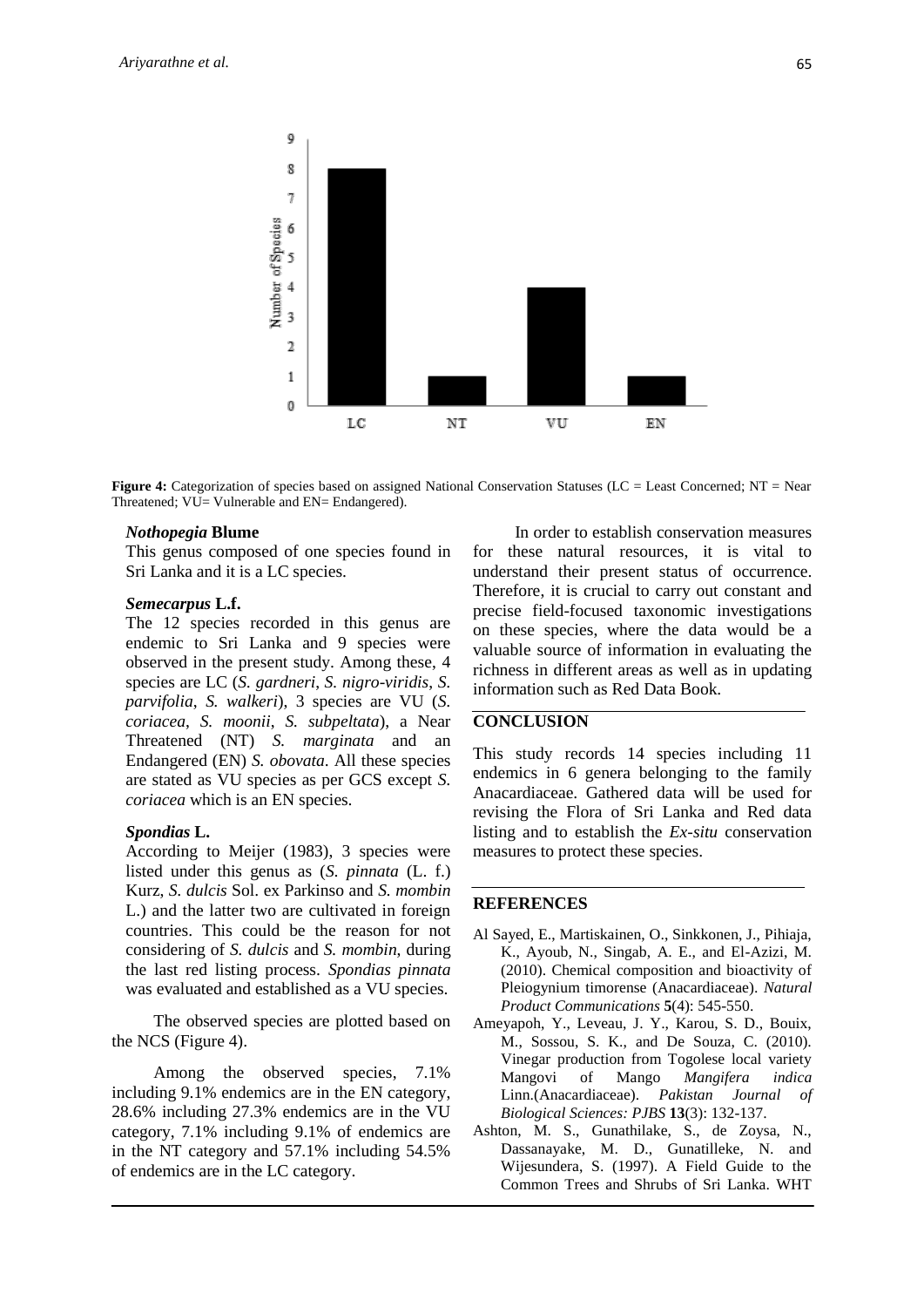Publication (Pvt.) Ltd, 95 Cotta Road, Colombo 8.

- Ashton, M. S., Gunatilleke, C. V. S., Singhakumara, B. M. P., and Gunatilleke, I. A. U. N. (2001). Restoration pathways for rain forest in southwest Sri Lanka: a review of concepts and models. *Forest Ecology and Management* **154**(3): 409- 430.
- Benzi, V. S., Murrayb, A. P., and Ferrero, A. A. (2009). Insecticidal and insect-repellent activities of essential oils from Verbenaceae and Anacardiaceae against *Rhizopertha dominica*. *Natural Product Communications* **4**(9): 1287- 1290.
- Descamps, L. R., Sánchez, C. C., and Ferrero, A. A. (2011). Activity of Schinus areira (Anacardiaceae) essential oils against the grain storage pest Tribolium castaneum. *Natural Product Communications* **6**(6): 887-891.
- De Zoysa, N. D., Gunatilleke, C. V. S., and Gunatilleke, I. A. U. N. (1988). Diversity of understorey vegetation in the Sinharaja rainforest. *Sri Lanka Forester* **18**(3&4), 121-130.
- Dudley, N. (2008). *Guidelines for applying protected area management categories*. Gland, Switzerland: IUCN.
- DWC (2007). Biodiversity Baseline Survey: Peak Wilderness Sanctuary. Consultancy Services Report prepared by Green, M.J.B. (ed.), De Alwis, S.M.D.A.U., Dayawansa, P.N., How, R., Singhakumara, B.M.P., Weerakoon, D. and Wijesinghe, M.R. ARD Inc in association with Infotech IDEAS and GREENTECH Consultants. Sri Lanka Protected Areas Management and Wildlife Conservation Project (PAM&WCP/CONSULT/02/BDBS),

Department of Wildlife Conservation, Ministry of Environment and Natural Resources, Colombo. 44.

- Ganashan, P., Balendira, S., and Dassanayake, M. D. (1996). Sri Lanka country report to the FAO international technical conference on plant genetic resources. FAO, Leipzig, 96.
- Garcia, F., Moneo, I., Fernandez, B., Garcia-Menaya, J. M., Blanco, J., and Juste, S. (1999). Allergy to Anacardiaceae: description of cashew and pistachio nut allergens. *Journal of Investigational Allergology and Clinical Immunology* **10**(3): 173- 177.
- Gunatilleke, I. A. U. N., & Gunatilleke, C. V. S. (1991). Threatened woody endemics of the wet lowlands of Sri Lanka and their conservation. *Biological Conservation* **55**(1), 17-36.
- Gunatilleke, I. A. U. N., Gunatilleke, C. V. S., and Dilhan, M. A. A. B. (2005). Plant biogeography and conservation of the southwestern hill forests of Sri Lanka. *The Raffles Bulletin of Zoology*, Supplement **12**, 9-22.
- Ippen, H. (1982). Contact allergy to Anacardiaceae. A review and case reports of poison ivy allergy in

central Europe. Dermatosen in Beruf und Umwelt. *Occupation and Environment* **31**(5): 140-148.

- Jayasekera, R. (1992). Elemental concentrations in a tropical montane rain forest in Sri Lanka. *Vegetatio* **98**(1), 73-81.
- Jayasekara, P., Takatsuki, S., Weerasinghe, U. R., and Wijesundara, S. (2003). Arboreal fruit visitors in a tropical forest in Sri Lanka. *Mammal Study* **28**(2), 161-165.
- Jayasuriya, A. H. M. (1984). Flora of Ritigala Strict Nature Reserve. The Sri Lanka Forester *The Ceylon Forester* **16**(3 & 4), 133-138.
- Kankanamalage, T. N. M., Dharmadasa, R. M., Abeysinghe, D. C., and Wijesekara, R. G. S. (2014). A survey on medicinal materials used in traditional systems of medicine in Sri Lanka. *Journal of Ethnopharmacology* **155**(1), 679-691.
- Kostermans, A. J. G. H. (1982). Notes on Ceylonese plants II. *Acta Botanica Neerlandica* **31**(1/2): 121-132.
- Kostermans, A. J., and Bompard, J. M. (1993). *Mangoes*. Academic Press.
- Makom, N. I., Frigerio, F., Casimir, M., Ngueguim, T. F., Dongo, E., Kamtchouing, P., Dimo, T., and Maechler, P. (2010). Sclerocarya birrea (Anacardiaceae) stem-bark extract corrects glycaemia in diabetic rats and acts on beta-cells by enhancing glucose-stimulated insulin secretion. *The Journal of Endocrinology* **205**(1): 79-86.
- Medawatte, W. W. M. A. B., Ekanayake, E. M. B., Tennakoon, K. U., Gunatilleke, C. V. S., and Gunatilleke, I. A. U. N. (2011). A floristic survey of a unique lowland rain forest in Moraella in the Knuckles valley, Sir Lanka. *Ceylon Journal of Science (Biological Sciences)* **40**(1).
- Meijer, W. (1983). Anacardiaceae. In *A Revised Hand Book to the Flora of Ceylon*. Vol. 4,ed. M. D. Dassanayake and F. R. Fosberg*.*Amerind Publication Co. Pvt. Ltd., New Delhi, Chapter 1, 1-25.
- Miller, A. J., Young, D. A., and Wen, J. (2001). Phylogeny and biogeography of Rhus (Anacardiaceae) based on ITS sequence data. *International Journal of Plant Sciences* **162**(6): 1401-1407.
- Mittermeier, R. A., Turner, W. R., Larsen, F. W., Brooks, T. M., and Gascon, C. (2011). Global biodiversity conservation: the critical role of hotspots. In Biodiversity hotspots Springer Berlin Heidelberg, 3-22.
- MOE (2012). The National Red List 2012 of Sri Lanka; Conservation Status of the Fauna and Flora. Ministry of Environment, Colombo, Sri Lanka. viii  $+476$
- Murray, A. P., Gurovic, M. S., Rodriguez, S. A., Murray, M. G., and Ferrero, A. A. (2009). Acetylcholinesterase inhibition and antioxidant activity of essential oils from *Schinus areira* L.